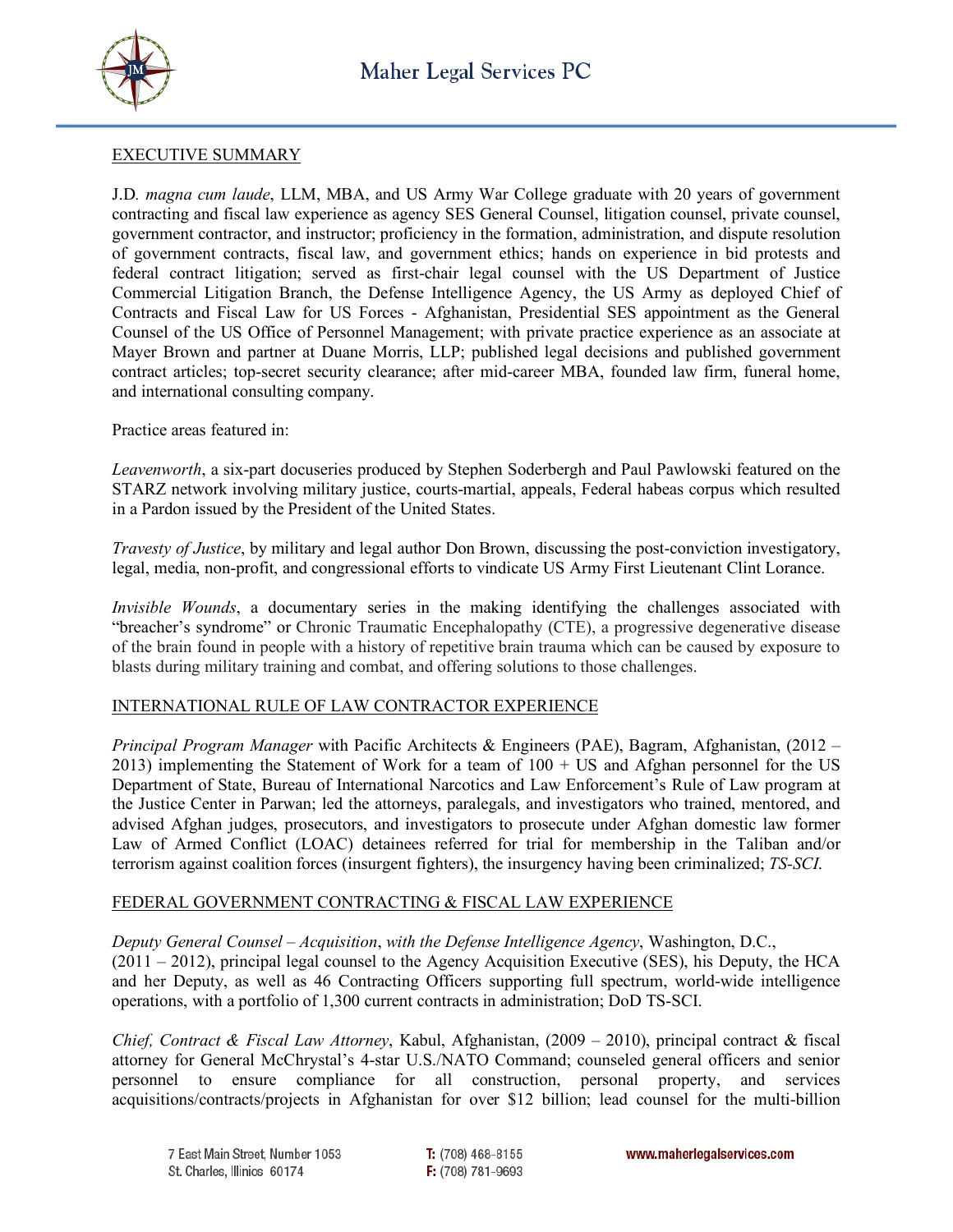MAHER, John N. August 2020 Page 2

dollar Commanders Emergency Response Program (CERP), which funded humanitarian assistance for local nationals; counsel to three weekly Executive Boards which validated construction requirements, personal property & services acquisitions, and humanitarian projects; daily counsel to executive principals, to include the CFO, Communications Director, Personnel Director, Chief Logistician, Chief Engineer, and Principal Assistant Responsible for Contracting and their staffs; directed and supervised 10 attorneys throughout Afghanistan; drafted legislation for the NDAA of 2010.

*The General Counsel of the U.S. Office of Personnel Management*, Washington, D.C., (2008 – 2009), non-career SES appointment through The Executive Office of The President of the United States, White House Personnel, with *OPM TS-SCI clearance*; led Office of the General Counsel involving 3 divisions, 25 Attorneys, and 10 staff while managing a multi-million dollar budget; supervised 300 concurrent cases across U.S. with issues involving government contracts, labor and employment, security-suitability determinations, and fiscal law; provided legal and policy counsel to the Director, a Senate-confirmed direct report to The President of the United States, on personnel management issues for the federal government; provided daily counsel to 14 SES Associate Directors; served as Designated Agency Ethics Official; legal advisor for the largest single-employer sponsored health insurance program (269 insurance companies), as well as the \$700B federal retirement program; FOIA and Privacy Act appellate official.

*Government Contracts Attorney with the U.S. Department of Justice, Civil Division, Commercial Litigation Branch* in Washington, D.C. (2001 – 2004); as first-chair, managed a portfolio of 25 concurrent cases before three courts through lifecycles in government contract lawsuits, bid-protests, international trade, and federal employment law; worked hand-in-glove with counsel from each agency to master claims and defenses and understand each agency's business model; successfully defended GSA, DOD (Army and Navy), USAID, and DVA before the U.S. Court of Federal Claims and the Federal Circuit; presented oral arguments before each court; represented Commerce and Labor before the U.S. Court of International Trade in New York on international law matters; settlement authority; various trial and appellate court published decisions.

## PRIVATE PRACTICE EXPERIENCE

*Maher Legal Services, P.C.,* (2015 – Present), www.lawyersdefendingwarriors.com, defend military personnel accused of crime in combat and defend Federal employees facing discipline from the Federal government employer, Federal habeas corpus, USERRA, security clearances, government contracts.

*Misbah Maher Consultancy, LLC* (2015 – Present), represent international prime and sub-contractors seeking payment from the United States Government, largely from rule of law and development projects for "operations and maintenance," construction, supplies, transportation, equipment, and lease disputes. Strategic partnership with Duane Morris, LLC.

*Maher Funeral Home, LLC*, (2015 – Present), corporate promoted, designed, and renovated former municipal public library into profitable small business, www.maherfuneralservices.com.

*Partner with Duane Morris, LLP,* in Chicago, Illinois (2008 – 2011), an international general practice law firm of 700 Attorneys.

*Associate with Mayer Brown, LLP* in Chicago, Illinois (2004 – 2006), as a senior action-attorney, managed litigation for Fortune 500 companies through case lifecycles; led team of attorneys in complex contract dispute against *Sprint-Nextel*; supervised the team defending *Oracle* in major securities fraud case; lead counsel against the Federal Aviation Administration (FAA) concerning the transportation of hazardous materials; conducted successful bid protest before the Government Accountability Office (GAO) in Washington, D.C.; evidentiary hearings and TROs in Federal Court.

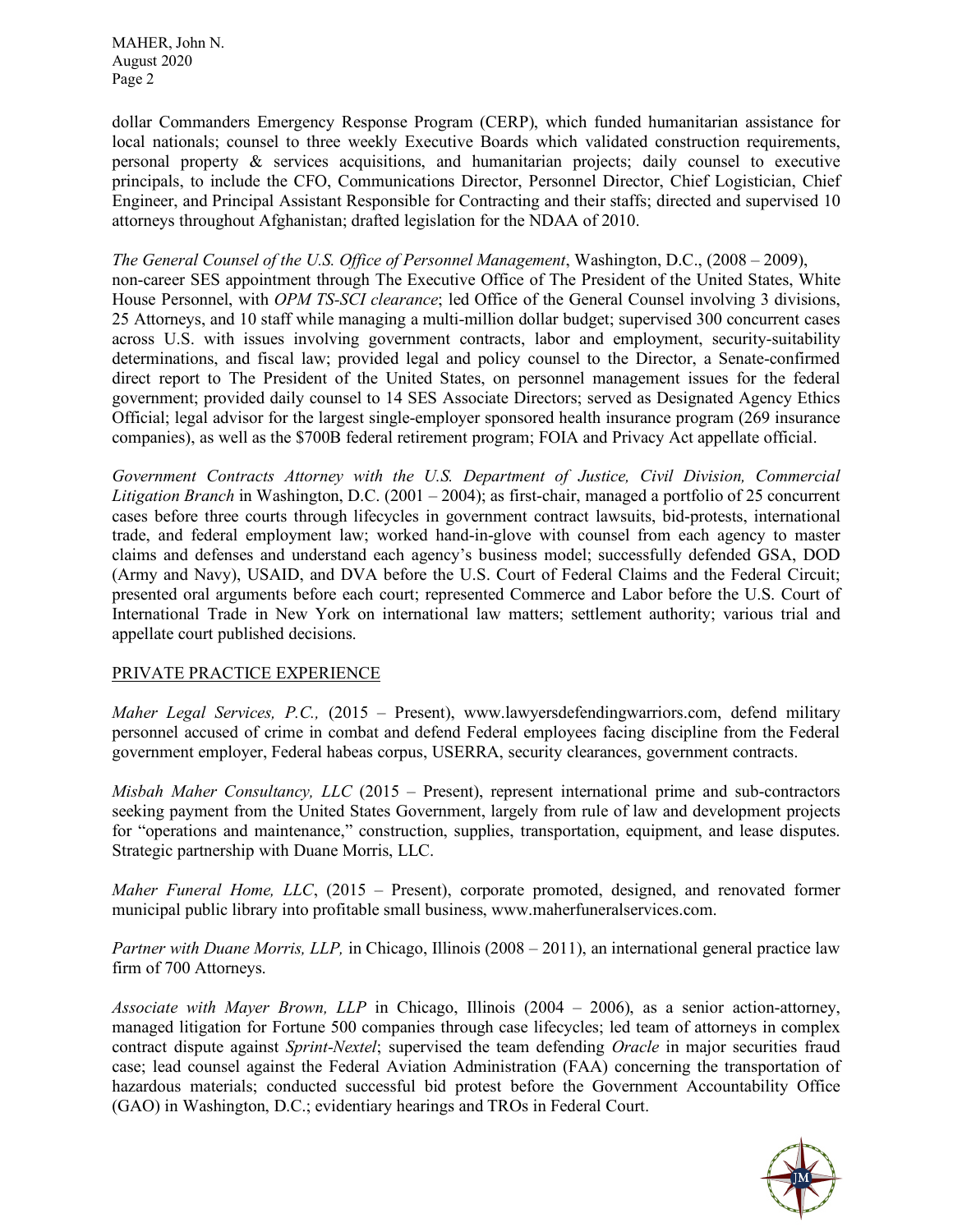*Associate with Steptoe & Johnson, LLP* in Washington, D.C. (2004), represented Defense Contractors in government contracts and defense procurement; drafted several value engineering change proposals ("VECP"); presented to the Inspector General of General Services Administration (GSA) regarding contracting for interrogators with operations in Iraq.

# TEACHING EXPERIENCE

*Adjunct Faculty,* Northern Illinois University College of Law, DeKalb, Illinois (2018 – present), teach Federal administrative law and federal courts to students pursuing Juris Doctor.

*Adjunct Faculty*, Northern Illinois University College of Business, Naperville, Illinois (2014 – Present) teach business law to MBA students.

*Adjunct Professor of Law*, The John Marshall Law School in Chicago, (2008 – 2012) taught federal commercial litigation.

*Assistant Professor*, Embry-Riddle Aeronautical University, Germany, Andrews Air Force Base, and Patuxent River Naval Air Station, (1998 – 2008), taught undergraduate aviation law, insurance, and legislation; developed one course for online instruction for the Department of Distance Learning.

## EDUCATION

Masters of Strategic Studies, 2014 MBA, 2014 US Army War College Northern Illinois University

LL.M., 2011 JD, *Magna Cum Laude*, 1996 DePaul University College of Law Northern Illinois University

Bachelor of Science, *Cum Laude*, 1992 Bradley University, Peoria, Illinois

## ACTIVE DUTY & RESERVE MILITARY LEGAL EXPERIENCE

*Active Duty Legal Officer, United States Army Judge Advocate Generals Corps*, (1997 – 2001), as an attorney, served on active duty for four years directly after law school in Germany  $(1<sup>st</sup>$  Infantry Division) as a criminal prosecutor coordinating 200 investigations and prosecuting 42 trials as first-chair, advising military leaders on international matters while deployed to the Balkans on a United Nations peacekeeping mission to prevent ethnic cleansing, and drafting 30 appellate briefs and presenting oral argument.

*Reserve Legal Officer*, *United States Army Reserve*, (2001 – present), Lieutenant Colonel, veteran of *Operation Enduring Freedom.* 

| Legal Officer, Andrews Air Force Base, Maryland                        | $2001 - 2004$ |
|------------------------------------------------------------------------|---------------|
| Team Leader, Fort Sheridan, Illinois                                   | $2004 - 2007$ |
| Deputy Staff Judge Advocate, Darien, Illinois                          | $2007 - 2008$ |
| Legal Officer, US Army Court of Criminal Appeals, Arlington, Virginia  | $2008 - 2009$ |
| Chief, Contracts and Fiscal Law, Kabul, Afghanistan                    | $2009 - 2010$ |
| Legal Officer, Professional Responsibility, Pentagon, Washington, D.C. | $2010 - 2011$ |
| Student, US Army War College, Carlisle, Pennsylvania                   | $2012 - 2014$ |
| Legal Officer, Cyber Command, Fort Meade, Maryland                     | $2015 - 2016$ |

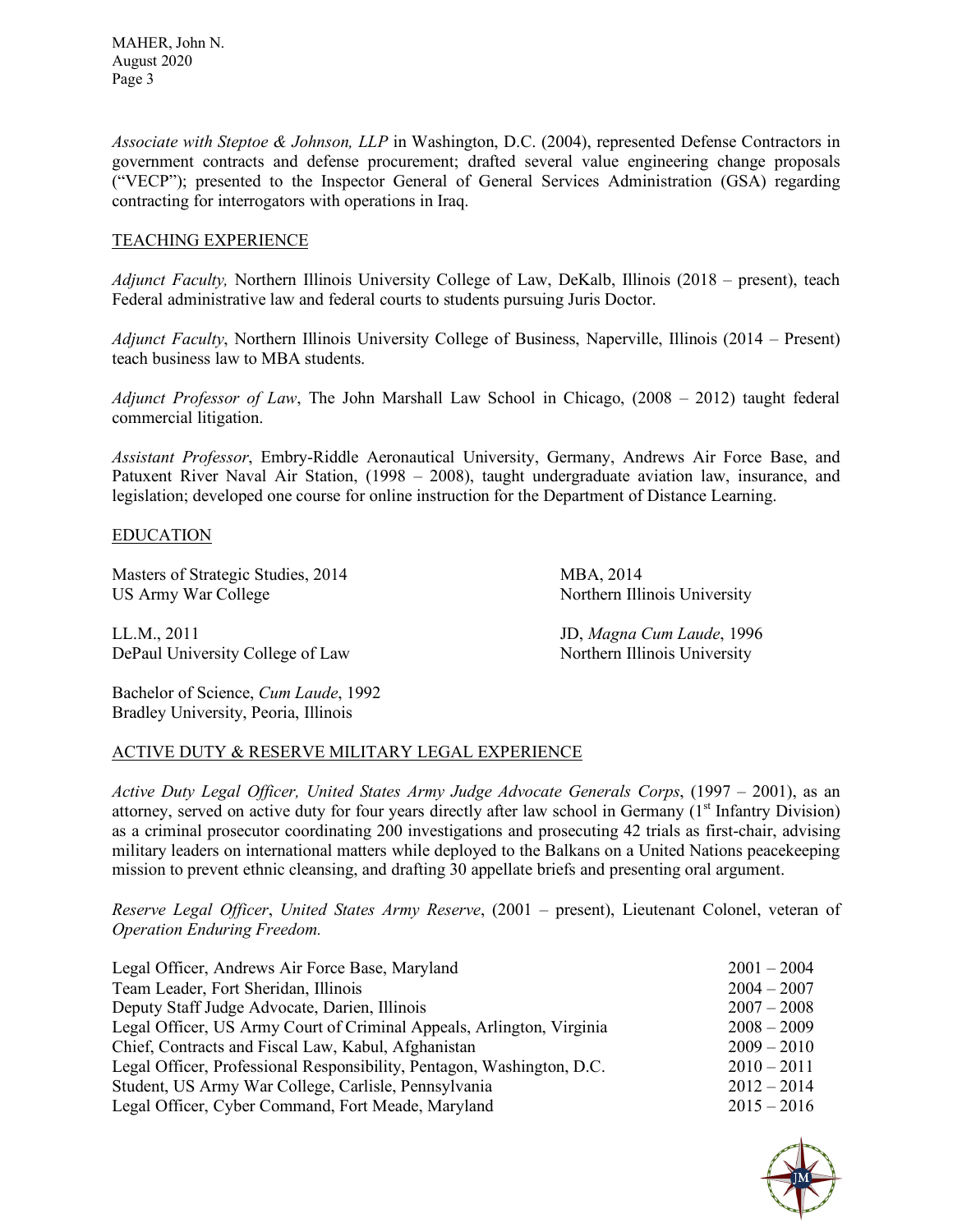MAHER, John N. August 2020 Page 4

#### Individual Ready Reserve 2016 - Present

#### PUBLICATIONS

"Habeas Corpus Review of Military Convictions in The Federal Judiciary: An Enduring Need To Protect Constitutional Liberties," 2 J.L. POL'Y & MIL. AFF. 1 (2019).

"The Corporate Profit Motive & Questionable Public Relations Practices During the Lead-Up to The Affordable Care Act," J.L. & HEALTH, VOL. 25, ISSUE 1, 1-39 (2012).

"Benefits of the Dep't of Homeland Security's Safety Act," *Security Technology Executive*, (Nov. 2009).

"Closing the Willful Infringement Floodgates: The Effects of *In re Seagate* Both Inside and Outside the Generic Pharmaceutical Litigation Arena," 18 DEPAUL J. ART TECH. & INTELL. PROP. L. 255 (2008).

"Employer's Obligations Under the Uniformed Services Employment and Reemployment Rights Act," Illinois State Bar Association, *Labor & Employment Newsletter*, Vol. 44, No. 5 (2007).

"The Federal False Claims Act: A Look at *Qui Tam* Actions Aimed at The Pharmaceutical Manufacturing Industry," Illinois State Bar Association, *The Health Care Lawyer*, Vol. 24, (2007).

"Value Engineering Change Proposals: Who, What, Why, When, Where, & How," *The Government Contractor*, Vol. 21, Issue 10 (2007).

#### SPEAKING ENGAGEMENTS

Keynote Speaker, The Annual Sue Rose Lecture, Quinism Foundation Annual Meeting, *Mefloquin and Mens Rea for Murder*, via Zoom in White River Junction, Vermont, (April 26, 2020).

Speaker, Quinism Foundation Annual Meeting, *Mefloquin in US v. Bales*, White River Junction, Vermont, (April 29 – 30, 2019).

Speaker, Texas State Bar, Military and Veterans Law Section, *Biometrics in US v. Lorance* & *Mefloquin in US v. Bales*, Saledo, Texas, (March 29-30, 2019).

Speaker, Wyoming National Guard Leadership Conference, "Ethical Issues Facing Senior Military and Civilian Government Leaders," Cheyenne, Wyoming, (October 21, 2017).

Speaker, "Implementing the Rule of Law in Afghanistan," University of Notre Dame Law School, South Bend, Indiana, (April 17, 2014).

Speaker, "Contract & Fiscal Law While Deployed," Office of The Judge Advocate General, Army Pentagon, Brigade Judge Advocate Mission Primer (September, 2011).

Panelist with Major General Butch Tate, "The Army JAG Corps & Current Operations," The John Marshall Law School Veteran's Advocacy Clinic, Chicago, (March, 2011).

Speaker, "Fiscal Law in Afghanistan," Ministry of the Interior, Government of the Islamic Republic of Afghanistan, Kabul, Afghanistan (2009).